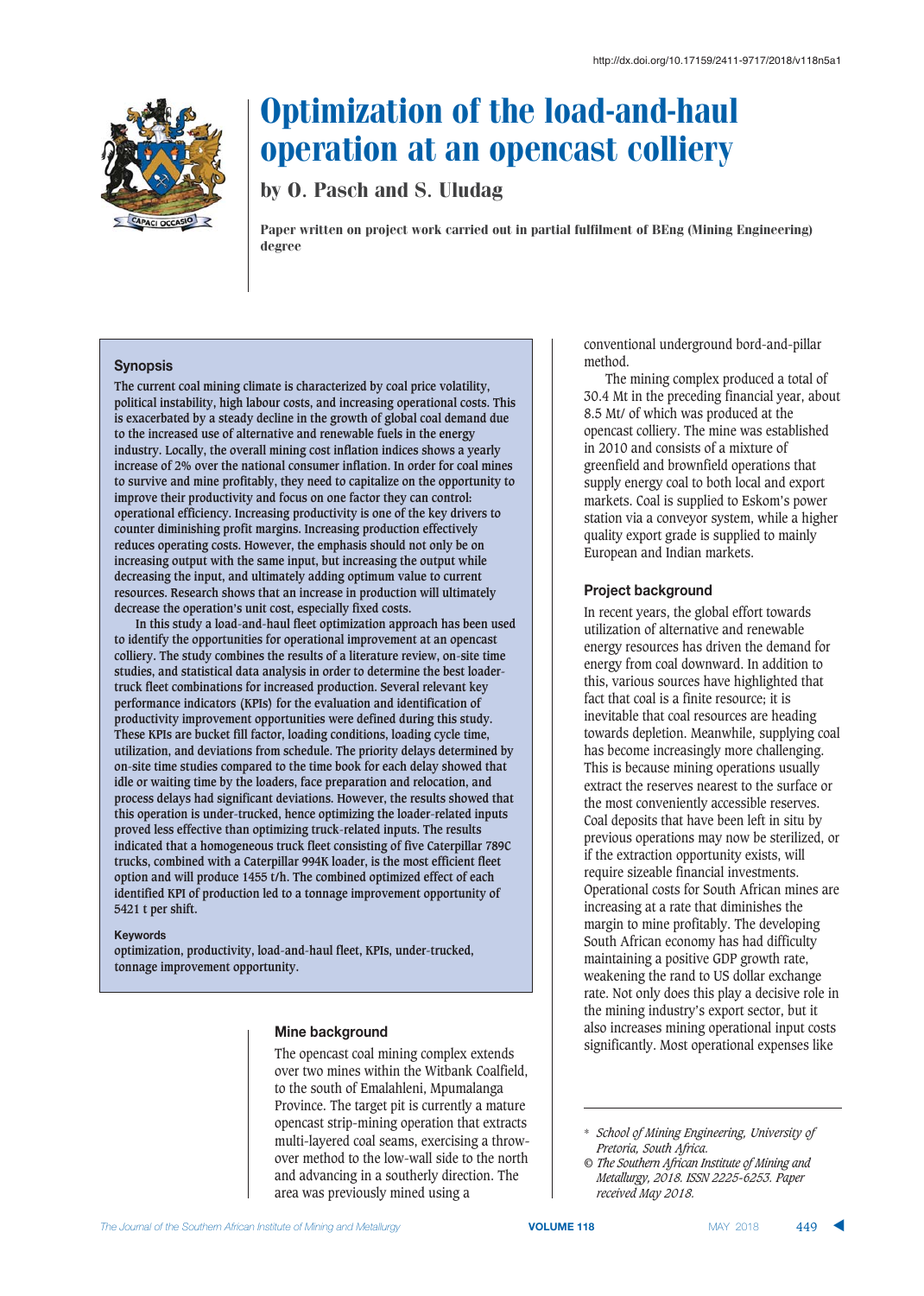

**Figure 1-Cost inflation (%) affecting the mining sector (annual average**  $i$  **hcrease from 2008 to 2014) (Baxter, 2015)** 

consumables, electricity, equipment, fuel, and various overhead costs are heavily inflated by a weaker rand.

# **Production challenges**

Pillar mining is one of the most challenging coal extraction methods in an opencast environment. Remnant coal pillars in old workings are also susceptible to spontaneous combustion. Not only does this degrade the quality of the coal, it also creates an extremely hazardous operating environment. As a result, overheating of equipment occurs frequently, which leads to regular production stoppages. The ambient environment caused by the smoke reduces operator visibility and generates uncomfortable operating conditions. The uneven and undulating country rock results in water accumulation on the pit floor. This contributes to productivity losses in a number of ways, including trapping of equipment by mud, pumping arrangements, unseen potholes damaging tyres, and material losses from loaded haul trucks. Another factor that affects productivity is operator proficiency. Operators may be tempted to ignore reporting and logging responsibilities as a result of working in a strenuous environment.

The exposure of country rock underneath the coal seams also adds to the challenges. This results in poor road conditions that affect hauling by increasing travel time, causing excessive wear on haul truck tyres, and increasing safety risks, to mention only a few. Hauling coal from a pit some 60 m below surface means that loaded trucks must travel upwards at steep inclines. This reduces the speed trucks can travel at and adds considerable time to the hauling cycle. As extraction advances with each strip, the hauling distances to the tipping points increase, in turn increasing the truck cycle time.

# **Obiectives and methodology**

The following objectives were formulated.

- ➤ Determine and quantify the main factors that affect the productivity of the load-and-haul fleet at the mine by means of value drivers.
- ➤ Identify, compare, and analyse the major delays that have created shortcomings in the current extraction process to arrive at the potential capacity of the mine's extraction process.
- ➤ Identify the tonnage improvement opportunity associated with each KPI.
- ➤ Recommend practical improvements that target priority KPIs in order to increase productivity at the target pit.
- ➤ Develope an optimized fleet solution for the current coal extraction operation through the basic mining equations.
- ➤ Conduct a basic cost evaluation for each improved KPI based on benchmarking and industry standards.

A literature review was conducted to gain understanding of the background of the project as well as to limit the context to the milieu of the investigation. In addition, the literature was used to gain knowledge of industry standards in order to benchmark costs where applicable. Various literature sources were continuously reviewed to add knowledge and understanding to the problem statement throughout the investigation. Preliminary research related to the theme of the study includes conventional data-gathering techniques like interviews with employees of the mine and group-based discussions. These insights added qualitative value and support to a mainly quantitative investigation. Documents, records, and statistical data were also retrieved from the mine's online Integrated Management System and utilized. Information relevant to the project scope was made available to the investigator with permission from the General Manager of the operation. The third method of investigation was based on a time study where the investigator recorded overall loading and hauling cycle times over 15 twelve-hour shifts. Simultaneously, side-by-side on-site observations were recorded. This allowed the investigator to record multiple 'day-in-the-life-of' observations whereby half-hourly events could be logged. These methods can be categorized as visual observations done over a period of 180 hours. Quantitative data obtained was used to calculate a benchmarked improvement tonnage opportunity target.

The Time Usage Model, proposed under the ownership of the mine was applied during the course of the study, which drives a consistent approach to measure productivity. This model provides a standard methodology to calculate timerelated parameters for equipment at the mine. Time-related parameters are one of the most fundamental aspects in measuring the relative performance of mines, hence this model contributes to the continuous iteration in order to achieve optimum productivity.

## **Scope of study**

The investigated extraction processes are limited to the targeted pit's loading and hauling fleet. Only KPIs and value drivers from extraction processes will be considered in creating a benchmark for the mine. A generic methodology on how to adapt the in-pit extraction processes is only applicable to similar operations. *i.e.* opencast collieries. Due to the confidential nature of mining financials, relative measures for operational costs of the mine are used unless stated otherwise.

## **Literature review**

# **Production**

The following key excerpts were taken from various sources relevant to the company's coal market.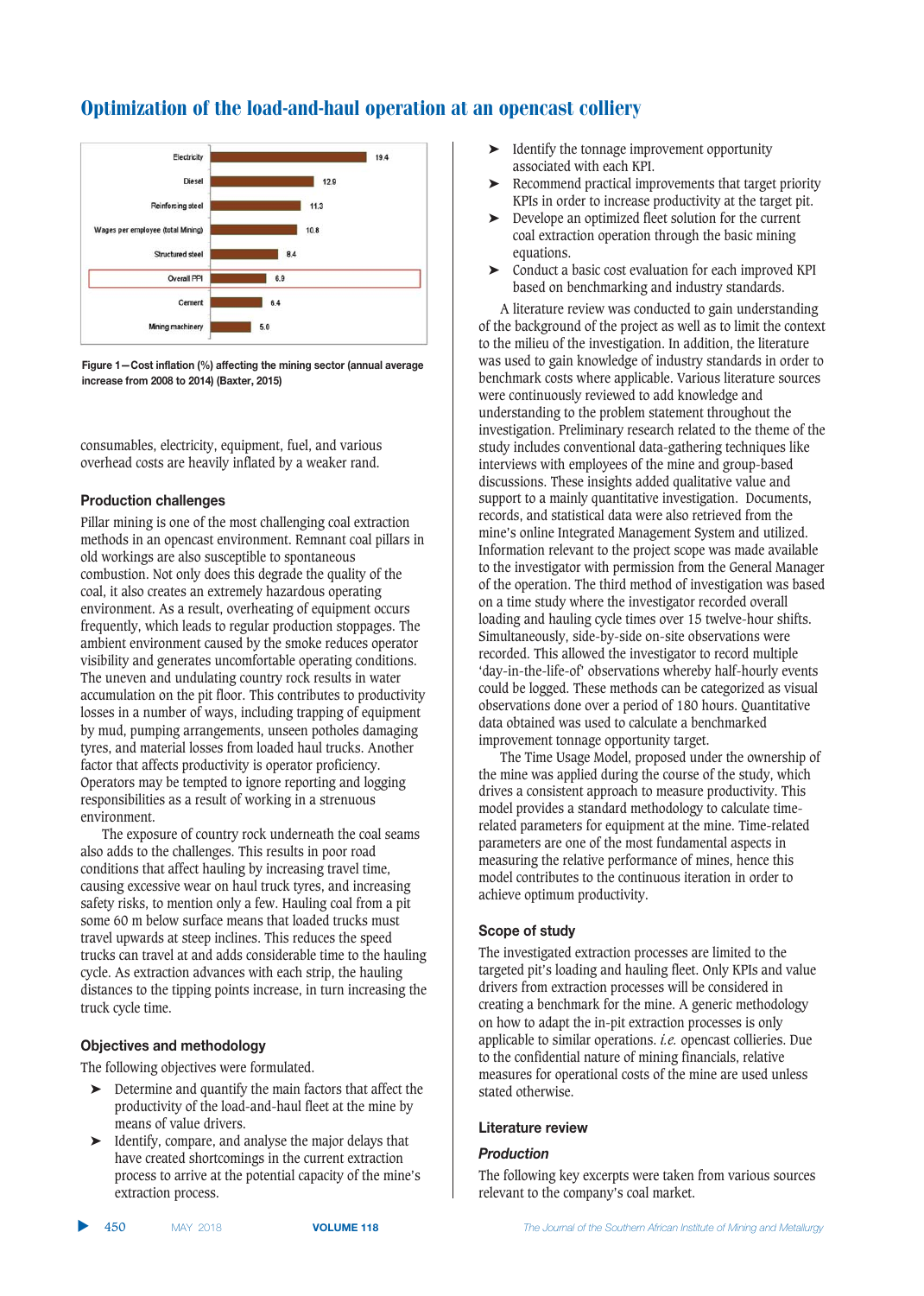- ➤ South Africa supplied 66 Mt for the global coal supply in 2016 (Anon., 2016)
- ➤ South African collieries produced 176.9 Mt in 2007 to supply the local market (Anon., 2016)
- The company produced 14.85 Mt in FY16 for export, of which an estimated 8.25 Mt were produced at the targeted mine (Anon., (2015). A decrease to 12.8 Mt in FY18 is expected by the company (Anon., 2016)
- ➤ The targeted mine supplied Eskom with 8 Mt in FY15. The company plans to decrease the mine's contribution to 6.75 Mt in FY 17 (Anon., 2015).

A common focus for a mining operation is to improve productivity to reduce cost pressures. However, two increasingly important and inevitable factors remain critical, which mining companies must continuously analyse and evaluate in order to maintain profitability – the depletion of coal resources and the shift towards alternative energy (renewable energy sources).

Productivity in mining terms can be generally defined as the same output for less input. Baxter (2015) argues that productivity gain should be measured as a form of optimization. In other words, the drive to productivity should focus on increasing the ratio of output to input. This is evident from Figure 2, which highlights the general motivation to increase the product or output but reduce the input or cost per unit.

### Load-and-haul operation

The load-and-haul operation can be seen as a continuous cycle that is made up of different production steps or activities. The load-haul cycle time is the total time to complete a full cycle. The critical cycle steps, as time fractions of the total cycle, have been identified by Krause (2006):

- ➤ Spotting at loading is the time required for a truck, as soon as it arrives near the vicinity of the loader, to manoeuvre into a stopping position for loading.
- ➤ Loading time is the total time for the loader to load the bucket of the truck to its required payload.
- ➤ Hauling-full time is the total travelling time for a loaded truck to reach the dump site from the loading site.
- ➤ Travel empty time refers to the total travelling time to for an empty truck to reach the load site from the dump site.



Figure 2-The general trend in mining productivity where mining cost **fdecreases as the product, or output, increases (EY, 2015)** 

 $\triangleright$  Queuing time is the total time an empty truck has to wait in line before it can manoeuvre into a position for loading.

Another factor that is commonly ignored is the waiting time of a loader. 'Waiting at dump', 'Queuing', and lastly 'Waiting time of loader' are the three noteworthy delays that are not directly caused by the performance of the equipment, but rather due to load-haul equipment combinations.

## **Time usage model**

The company promotes the use of a standardized method by which productivity can be measured and calculated, in addition to the reporting and documenting of equipment usage. Figure 3 illustrates a typical time usage model. The time usage model illustrates time factors that are related to the total time that equipment is not performing its required, planned, and intended function. However, the total time under consideration when equipment is performing its required, planned, and intended function is referred to as Equipment Production Time or Direct Operating Hours (DOH). The DOH is defined by the time when measurable throughput in the process is established. This is generally considered to be the product of the available time for equipment to perform work and the actual utilization time to maintain a productive cycle. Various equipment performance metrics that will determine the productivity of an operation can be derived from the time factors. These relative measures are generally called key performance indicators (KPIs) (Choudhary, 2015).

## **Equipment match factor**

In a load-and-haul operation, the capacities of the loaders should be compatible with the capacities of the truck fleet. Choudhary (2015) presents a simplified model to determine if a fleet is under-trucked or over-trucked. This is represented by the following formula:

[1] 

If the current fleet operates with a number of trucks exceeding the value determined by Equation [1], the fleet is said to be over-trucked, and if less than the value, undertrucked. Equation [1] does not consider the queuing times, thus it can only be applied as a comparison whereby two ideal fleets are considered.

The equipment match factor (MF) between two interdependent pieces of equipment takes into account the total cycle time of the equipment. According to Choudhary (2015) and Krause (2006), the equipment match factor refers

|                                |                                                                                                          |  | Calender Time <sup>(1)</sup>                          |                                 |  |
|--------------------------------|----------------------------------------------------------------------------------------------------------|--|-------------------------------------------------------|---------------------------------|--|
| Standby<br>Time <sup>[2]</sup> | Required Time <sup>(3)</sup>                                                                             |  |                                                       |                                 |  |
|                                | Equipment Downtime <sup>(4)</sup>                                                                        |  | Available time <sup>(5)</sup>                         |                                 |  |
|                                | Unscheduled<br>Scheduled<br>Equipment<br>Equipment<br>Downtime <sup>[7]</sup><br>Downtime <sup>(6)</sup> |  | Operating<br>Time <sup>(8)</sup>                      | Process Downtime <sup>(9)</sup> |  |
|                                |                                                                                                          |  | Scheduled <sup>(10)</sup> Unscheduled <sup>(11)</sup> |                                 |  |

**Figure 3-A diagram illustrating a typical time usage model (derived** from the mine's IMS: Pasch, 2015)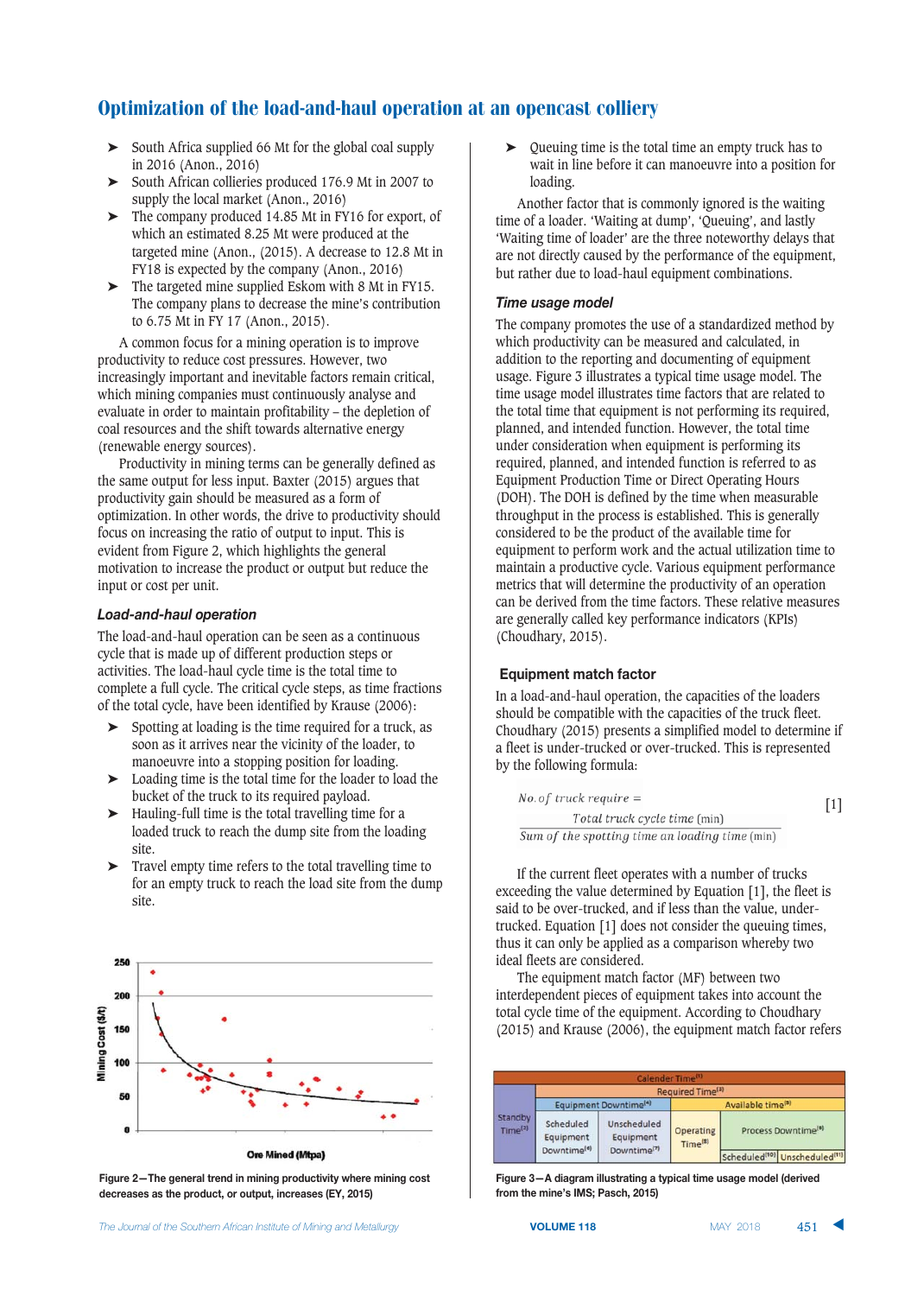to the ideal capacity and number of trucks that are paired in operation with a loader and how well they are suited to each other. The variables in Equation [2] are dependent on the equipment specifications as well as fixed performance capacities, *i.e.* payload, truck height, and loader reach to name a few.

$$
Match Factor = \frac{No. of trucks \times loader cycle time}{No. of loader \times trucks cycle time}
$$
 [2]

The match factor, which provides a measure of the productivity of the fleet, can be calculated by Equation [2]. Although the MF ratio does not take into account the equipment capacities and specifications, it is inherently considered by applying the equipment cycle times in the equation. Choudhary (2015) notes that the MF ratio is not to be applied to the efficiency of the production itself, but only to the efficiency of the selected combined fleet. Choudhary (2015) goes on to state that an MF of 1.0 indicates that the fleet is 100% compatible regarding size and timing, but in this instance the combination can only produce 10% of the capacity of a fleet that has an MF of 0.5. The mining industry would rather opt for a lower MF limit, as this will correlate with a lower operating cost. Choudhary (2015) states that the MF is best applied in combination with other approaches, such as experiential and iterative methods, for determining the haulage fleet size.

## **Equipment specification**

The mine has become accustomed to the exclusive use of CAT equipment for their load-and-haul operation. According to CAT Mining (2017), the 993K loader with a standard coal bucket is sized to load 90 t in three to four passes to the 777D, and load 136 t in six passes to the 785C. This amounts to an average of approximately 22.5 t per load. The 994K loader with a standard coal bucket is sized to load 136 t in four passes to the 785C and 177 t in five passes to the 789C. It is also capable of loading 227 t to the 793 in six passes. Hence, in theory, the 994K loader can average approximately 36 t per load. Bucket selection is a critical factor in any extraction process. According to CAT Mining (2017), in-seam coal is best mined with a rock-type bucket, and they recommend that serrated edge buckets be used as this provides the highest penetration rates.

Bucket fill factor (BFF) is used to determine how well the volume of a bucket is utilized. Bucket fill factor is very useful to determine the productivity of a combined fleet. Mathematically, it is expressed in Equation [3] (Mohammadi, Rai, and Gupta, 2015). Bucket fill factors are usually impractical to obtain from in-field measures but an estimation scale can be used to objectively rate each bucket load accordingly.

Bucket fill factor =  $\frac{Volume\ of\ materials\ in\ the\ bucket}{Bucket\ capacity}$  [3]

Productivity for coal haul trucks is not limited by the nominal payload *per se*, but rather by the volumetric design and dimensions of the bucket. Due to the low relative density of coal, which is amplified by the swell factor of broken coal during loading, there is no theoretical limitation to the output per ton and the truck payload.

## **Results and interpretation**

The total fleet sizes seen in Table I and Table II indicate the available equipment for the duration of the study. The sample size includes the equipment from the fleet on which observations, measurements, and recordings were made and from which relevant data was collected. However, the most significant amount of data was measured and recorded from 994K loaders and 789K haul trucks.

It can be argued from the total and sampled fleet sizes that the load-and-haul coal extraction operation is undertrucked. However, under-trucking or over-trucking varies with the time parameters in the truck cycle time. According to CAT (2017), each loader has been benchmarked to service at least three to five trucks. From Table I and Table II, looking at the sampled fleet size, it is seen that one 994K loads on average loads two trucks, which indicates that the operation is under-trucked.

# **Bucket fill factor**

Table III shows that each loader-truck combination deviates

| Table I                                     |         |                 |             |                |          |
|---------------------------------------------|---------|-----------------|-------------|----------------|----------|
| The mine's coal extraction haul truck fleet |         |                 |             |                |          |
| Total                                       | Sampled | Equipment       | <b>Type</b> | Volume $(m^3)$ | Mass [t] |
|                                             |         | Cat 793F        | Rock        | 160            | 244      |
| 20                                          | 8       | Cat 789C        | Coal        | 105            | 160.125  |
| 18                                          | 4       | Cat 785C        | Coal        | 78             | 118.95   |
|                                             |         | <b>Cat 777C</b> | Coal        | 60             | 91.5     |

*Table II*

## **The mine's coal extraction loader fleet**

| <b>Total</b> | Sampled | Equipment | <b>Type</b> | Volume (m <sup>3)</sup> | Mass [t] |
|--------------|---------|-----------|-------------|-------------------------|----------|
| 6            | 3       | 994K      | Rock        | 19                      | 28.975   |
| 3            |         | 993K      | Rock        | 13,8                    | 21.045   |
|              | ۰       | 992K      | Rock        | 10.7                    | 16.32    |

| Table III                                                |                          |                             |                                  |                                  |  |
|----------------------------------------------------------|--------------------------|-----------------------------|----------------------------------|----------------------------------|--|
| Actual average passes with load-haul combinations        |                          |                             |                                  |                                  |  |
| Load-haul pairing                                        | Average passes @ Pit     | <b>Benchmarked standard</b> | % deviation                      | <b>BFF</b>                       |  |
| 994K - 789C<br>994K - 785C<br>993K - 789C<br>993K - 785C | 6.4<br>4.6<br>9.2<br>6.7 | 5<br>4<br>5                 | 28.0%<br>15.0%<br>31.4%<br>34.0% | 74.1%<br>87.0%<br>76.1%<br>74.6% |  |

▲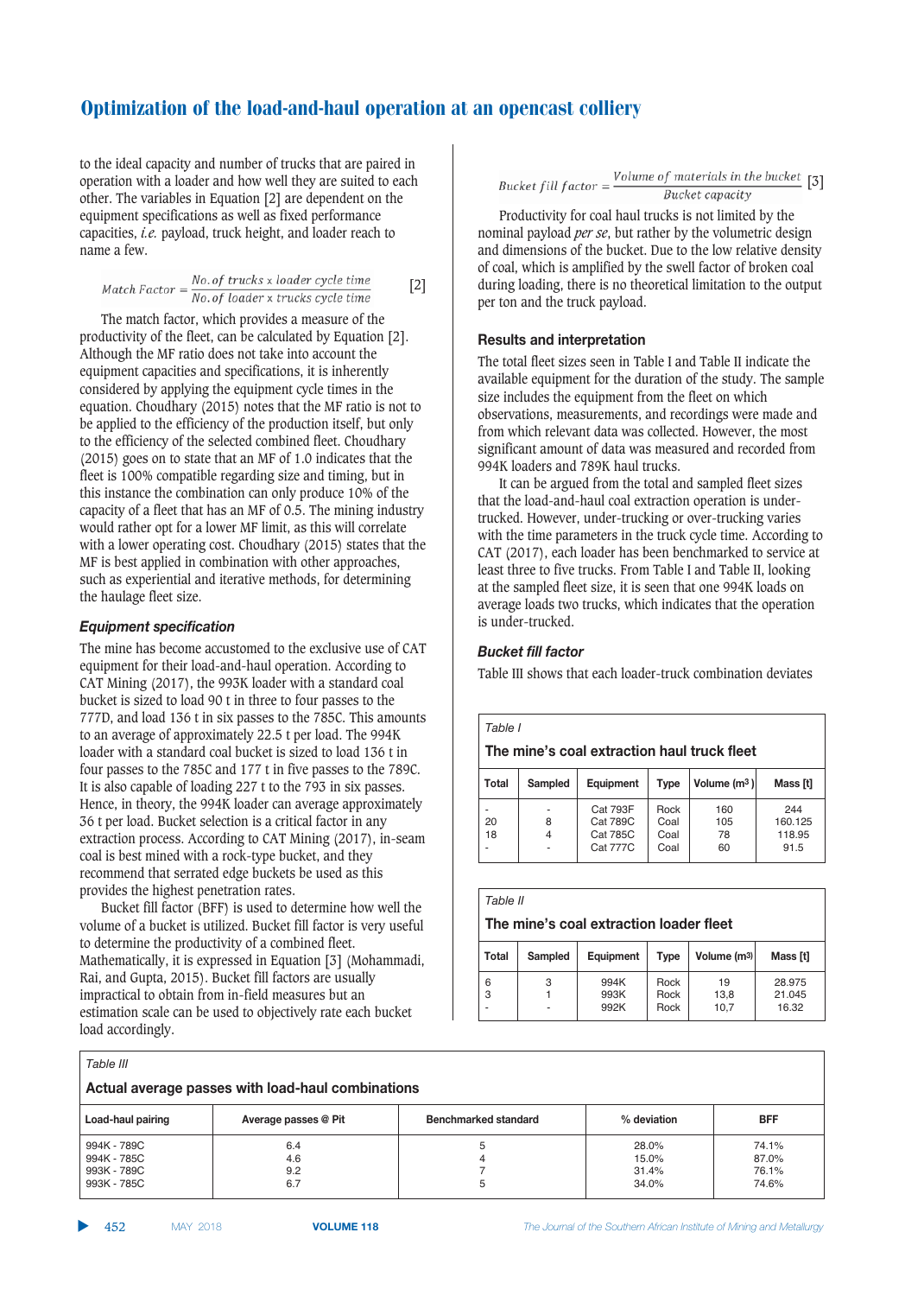significantly from the benchmarked passes or loader loads prescribed by CAT Mining (2017). The 994K-789C pairing deviates 26% from benchmarked practice, effectively resulting in a 74.1% BFF for the loader (see Figure 1).

Optimizing the loader BFF to a mine-ideal standard will inevitably decrease the passes per load. Increasing the BFF of the loader results in two improvements the overall productivity. The first is a decrease in passes, which will shorten the loading time while still maintaining the same mass per loading cycle. This results in a 90 t/h increase (see Table IV). However, if the cycle is under-trucked, reducing the loader cycle time will not necessarily add direct production value. This is because the loader has to wait for trucks in an under-trucked cycle. No additional tonnage can be hauled unless another truck is added to the cycle. Additional available time 'created' in this improvement can, however, be spent on face preparation for the next load. A second option may be considered whereby an additional load can be loaded, making six loads per loading cycle. This will increase the BFF of the trucks to 90.5% (144.9 t). This results in a total increase of 156 t/h (see Table IV). Applying this method will evidently increase the tonnage produced in an under-trucked cycle since more tons are added while operating at the same loading and truck cycle time.

The Australian Department of Resources, Energy and Tourism (2014) has indicated that with an increase in the average payload, the fuel cost per ton decreases as more tons are being hauled. The aforementioned source also states that the fuel usage does not increase significantly when the payload is increased from 80% to a 95% BFF (Australian Government, 2014). By comparing only fuel costs of the current BFF to the second tonnage improvement opportunity, the net opportunity profit per hour resulted in a R19.6 per ton decrease in unit cost.

## *Table IV*

# A comparison of the two available optimizing options related to the BFF

| Theoretical current production          |                                          |                 |  |  |  |
|-----------------------------------------|------------------------------------------|-----------------|--|--|--|
| Cycle time                              | $= (10 \text{ min} \times 60 \text{ s})$ | 600 s           |  |  |  |
| Cycles per hour                         | $= (60 \text{ min} / 10 \text{ min})$    | 6               |  |  |  |
| Tons per loading cycle                  | $=$ (From Table VI)                      | 128.6 t         |  |  |  |
| Tons per hour                           | $= (6 \times 128.6 t)$                   | 771.6 t         |  |  |  |
| Av passing time                         | $=$                                      | 60 <sub>s</sub> |  |  |  |
| Av passes per load                      | $=$                                      | 6               |  |  |  |
| Loading time                            | $=$                                      | 360 s           |  |  |  |
| Option 1                                |                                          |                 |  |  |  |
| Av passes per load                      | $=$                                      | 5               |  |  |  |
| Av passing time                         |                                          | 60 <sub>s</sub> |  |  |  |
| Loading time                            | $= (5 \times 60 \text{ s})$              | 300 s           |  |  |  |
| New cycle time                          | $=$                                      | 540 s           |  |  |  |
| Actual time saved                       | $=$                                      | 60 s            |  |  |  |
| Cycles per hour                         |                                          | 6.7             |  |  |  |
| Tons per loading cycle                  |                                          | 128.6 t         |  |  |  |
| Tons per hour                           | $=$                                      | 861.62 t        |  |  |  |
| 862 -772 t = 90 t/h increase (1 11.65%) |                                          |                 |  |  |  |
|                                         | Option 2                                 |                 |  |  |  |
| Tons per loading cycle                  | $=$ (Truck BFF of 90.5%)                 | 144.9t          |  |  |  |
| Tons per hour                           | = (using current cycle times             | 869.4 t         |  |  |  |
| 869 -772 t = 97 t/h increase (1 12.60%) |                                          |                 |  |  |  |

#### *Loading conditions*

Loading conditions in-pit differ greatly from stockpile loading conditions. Loading times from the pit and from the stockpile will also differ from theoretical loading times, as well as benchmarked loading times and assumed conditions. In the case of this study, stockpile loading conditions are presumed to be either ideal or near-ideal for the following observed reasons.

- ➤ The stockpile floor grade is periodically maintained by graders, thus providing a flat and horizontal load floor that improves loading performance.
- ➤ The coal stockpiles are loosely packed against the angle of repose; hence minimum penetration force is used over the shortest possible time at an angle that is ideal for bucket designs to maximize bucket fill factors.
- ➤ Less spontaneous combustion on stockpiles, as the time the coal spends on the stockpiles is kept to a minimum. This allows for loader operators to plan and execute loading methods at a high accuracy and in the shortest possible time.
- ➤ If stockpiles are effectively managed, the loader can be ideally positioned for the loading method used, with sufficient space to move around.

The following conditions and practices were observed at in-pit loading operations.

- ➤ Uneven floor conditions as toes and irregularities in the footwall of the coal seam occur frequently, resulting in low bucket fill factors and consequently increasing loading time.
- ➤ Increased breakout force is required by the loaders to break coal from *in situ* conditions, thus increasing loading time.
- ➤ Limited space and changing coal face conditions in the pit led to frequent manoeuvring and positioning for loading trucks. This caused the loading method to change frequently, adding to time wasted.
- ➤ Spontaneous combustion caused extreme loading conditions, preventing the operator from loading efficiently. Operators have to continuously assess the ambient conditions and manoeuver into positions that enable the loader to remain at a safe distance from the burning coal but still access the coal face.

#### **Cycle times**

A mine ideal standard was developed to compare actual results against a targeted mine potential. The mine ideal was determined by benchmarking equipment specifications, supported by the upper quartile data distribution of recorded data obtained from the mine. This means that the mine ideal is now standardized and based on the best cycle activity time that had been reached in a quarter of the time over which the data were recorded. The cycle times were recorded (see Table V) for 161 truck cycles for the combination of 994K loader and 789C haul truck. The most significant contributor to the overall cycle time deviation is the loading activity, which contributed 37%. This is mainly due to mitigating the hazardous loading conditions *i.e*. water-spraying, floor grading, and face preparation. It was also determined that 27% of the total deviation is due to the queuing time. The results indicated that the current extraction technique or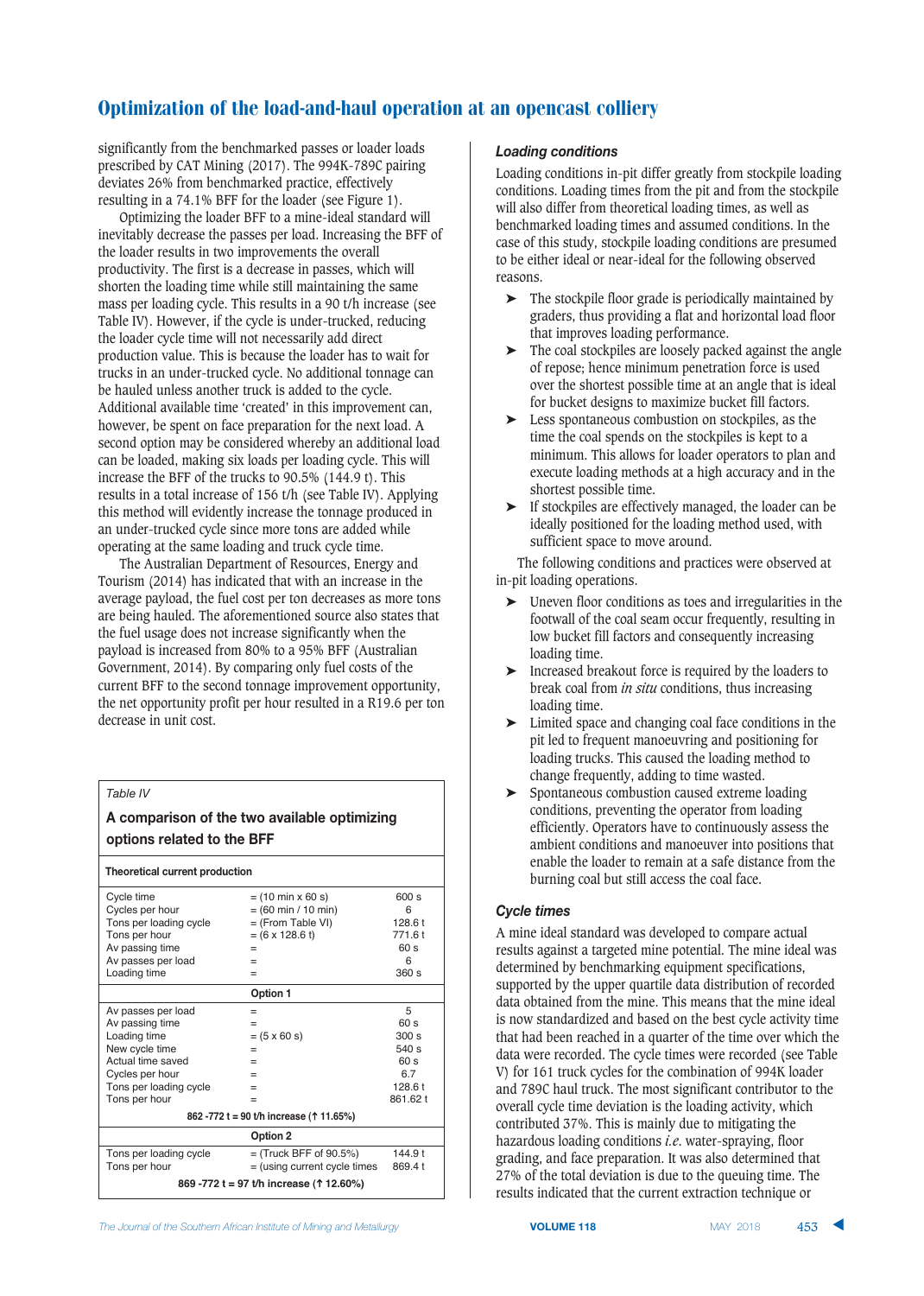| Table V                                                                                            |                                                    |                                                    |                                                    |  |  |
|----------------------------------------------------------------------------------------------------|----------------------------------------------------|----------------------------------------------------|----------------------------------------------------|--|--|
| Load-haul cycle time breakdown of a 994K – 789C<br>combination                                     |                                                    |                                                    |                                                    |  |  |
| Cycle activities                                                                                   | Actual site average                                | Mine ideal                                         | Deviation                                          |  |  |
| Spotting at loading<br>Loading<br>Hauling full<br><b>Tipping</b><br><b>Travel empty</b><br>Queuing | 00:55<br>05:48<br>09:39<br>01:26<br>07:30<br>01:06 | 00:55<br>04.19<br>09:00<br>01:26<br>06:40<br>00:00 | 00:00<br>01.29<br>00:39<br>00:00<br>00:50<br>01:06 |  |  |
| Total                                                                                              | 26:24                                              | 22:20                                              | 04:04                                              |  |  |

loading cycles could possibly be over-trucked, or the loader is not fully utilized for loading the trucks. This is in contrast with the results from the fleet sizes, which showed an undertrucked operation. The queuing times can be explained by a few localized events where either all trucks were dispatched to one loader when the other loaders were unavailable, or downstream process downtime due to crusher maintenance.

Table VI highlights the tonnage opportunity per shift or production improvement opportunity when only the cycle time is optimized to a mine ideal. It is important to keep in mind that the above summary is presented on the assumption that there is no queuing time, which is expected in an under-trucked operation, but frequently impractical. Yet, with the reduction in cycle time of four minutes and four seconds, the total improvement is 154 t per shift per truck for the 994K-789C combination.

In the case of improved cycle times, the payload per cycle will remain constant, in conjunction with all other factors, *ceteris paribus*, *i.e*. maintenance, tyres, and operator/labour costs. The fuel costs may increase due to the increase in the total haulage distance per shift, but this may be considered as negligible as the fuel cost associated with idling at queuing are assumed to be used for hauling. The total cost opportunity due to the increase in tonnage per shift amounted to a net decrease of R1.94 per ton.

## **Equipment match factor**

According to Equation [1], the optimal number of 789C trucks paired with one 994K loader is five. Currently, the fleet



**Figure 4-Stockpile loading with a 75% bucket fill factor (Pasch, 2015)** 



**Figure 5-Reported and actual utilization over the duration of the study** 



**Figure 6-Tonnage opportunity associated with each delay** 

is operating at an average MF of 0.59. This confirms that the operation is currently under-trucked. According to Equation [2], the mine ideal MF ratio should be 0.96. The MF ratio can now be used as an index of the overall fleet efficiency or as a relative efficiency measure. Including the waiting and queuing times recorded in the study will provide a more accurate insight into cases where mixed fleets are used, as is the case at this mine. Results show that the optimum fleet in terms of tons produced per hour consists of one 994K loader and five 789C haul trucks. This yielded a total of 1455 t/h. Alternatively, removing one 789C truck in this fleet will decrease the tonnage by approximately 75 t/h. From the results, it can be deduced that there may be a linear relationship between the MF and the queuing times. In reducing the queuing time, the MF will tend to 1.0, which indicates a perfect MF. Combinations with the lowest queuing times does not necessarily reflect the best possible production fleet. The MF ratio for the optimized fleet yielded the largest MF ratio in this specific case, yet it resulted in the best possible production fleet. Thus, these MF calculations cannot be used in isolation from other fleet optimizing measures.

#### **Productivity**

Due to the nature of time studies and the associated methodology, the study focused on activities associated with delays in the extraction process. The average reported availability over the study period was 86.6%, according to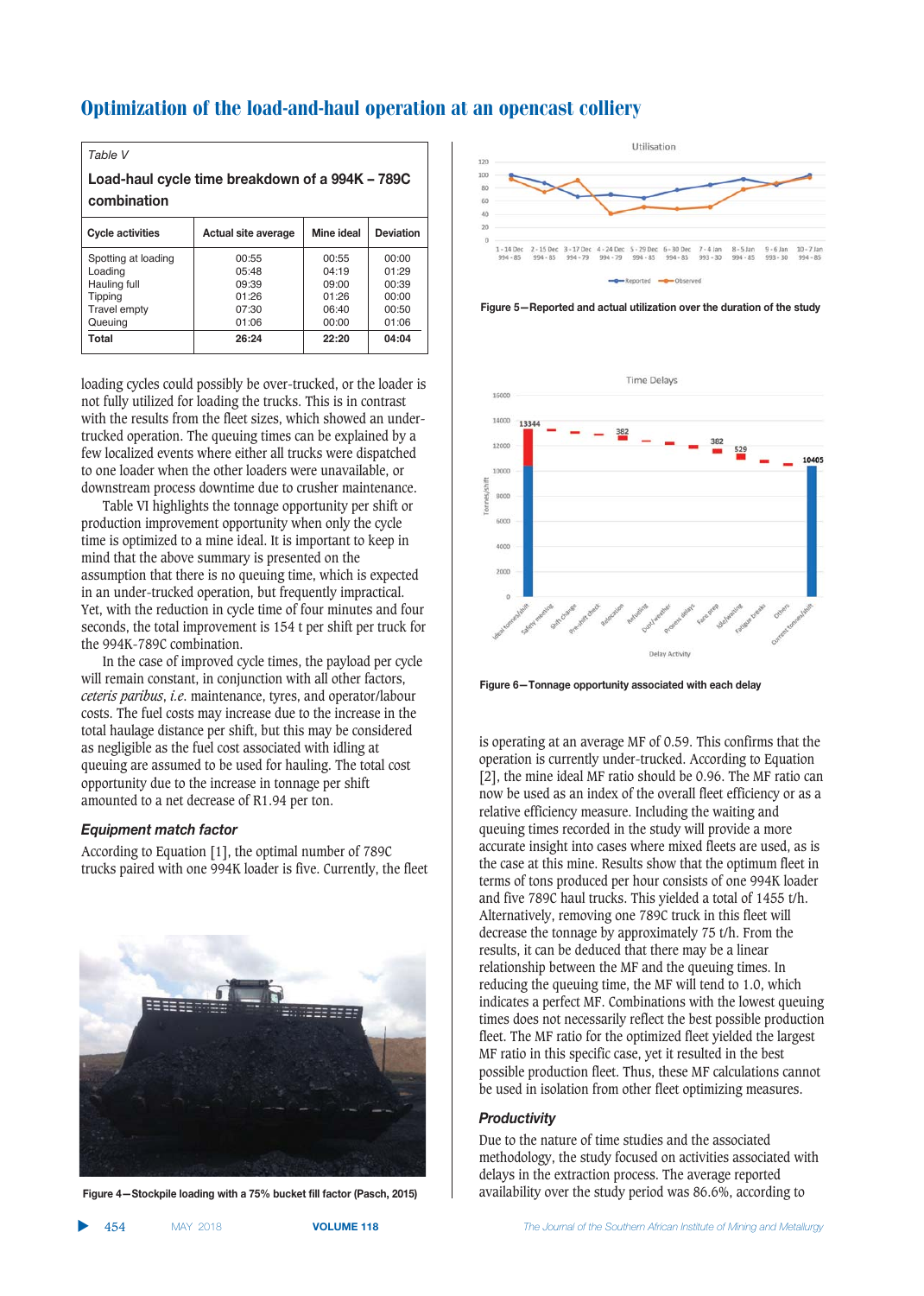data collected from the mine's Integrated Management System (IMS). Figure 5 compares the observed and reported utilization. In eight out of ten days, the observed utilization was lower than what was reported. The average IMS reported utilization is 83.2%, whereas the average measured results show a 71.3% utilization. For the period between Christmas Day and New Year's Day, utilization reduced significantly. This period is generally known in the mining industry as the 'Silly Season', which typically reflects increased lost-time injury (LTI) trends.

Table VII shows the contribution of each delay to the total measured lost time. The main contributors to these delays are idle or waiting time. Using the rate of production, 1445 t/h, this amounts to a total of 10 405 t per shift and consequently 20 810 t/d. If delays could be reduced so that the full 602 minutes available could be utilized, a total of 26 688 t/d could theoretically be achieved for the targeted pit.

Figure 6 highlights the opportunity tonnage associated with each delay. An additional 2 940 t per shift is achievable, which could increase revenue by 18%.

| Table VI                                                                                   |                                                                          |                                                         |                                                                                 |  |
|--------------------------------------------------------------------------------------------|--------------------------------------------------------------------------|---------------------------------------------------------|---------------------------------------------------------------------------------|--|
| Tonnage opportunity using mine ideal cycle time comparison for the 994K - 789K combination |                                                                          |                                                         |                                                                                 |  |
| Actual                                                                                     |                                                                          |                                                         | Mine ideal                                                                      |  |
| Cycles/shift/truck<br>*7 h DOH                                                             | $=$ (7h x 60 min)/29.6 min<br>$= 420/26.4$<br>$= 15.9 \approx 16$ cycles | Cycles/shift/truck<br>*7 h DOH                          | $= (7 h \times 60 min)/22.3 min$<br>$= 420/22.3$<br>$= 18.83 \approx 18$ cycles |  |
| Tons/shift/truck<br>*Truck BFF of 80%                                                      | $= 16 \times 128.6$ t<br>$= 2058$ ton                                    | Tons/shift/truck<br>*Truck BFF of 80%                   | $= 18 \times 128.6$ ton<br>$= 2315$ t                                           |  |
| *80% Availability<br>*75% Utilization                                                      | $= 2058$ t x 0.8 x 0.75<br>$= 1235$ ton/shift                            | *80% Availability<br>*75% Utilization                   | $= 2315$ t x 0.8 x 0.75<br>$= 1389$ ton/shift                                   |  |
|                                                                                            |                                                                          | Total ton improvement/shift/truck = 1389 - 1235 = 154 t |                                                                                 |  |



Figure 7-A value driver tree illustrating the total mine ideal opportunity tonnage for all KPIs versus the actual measured KPIs